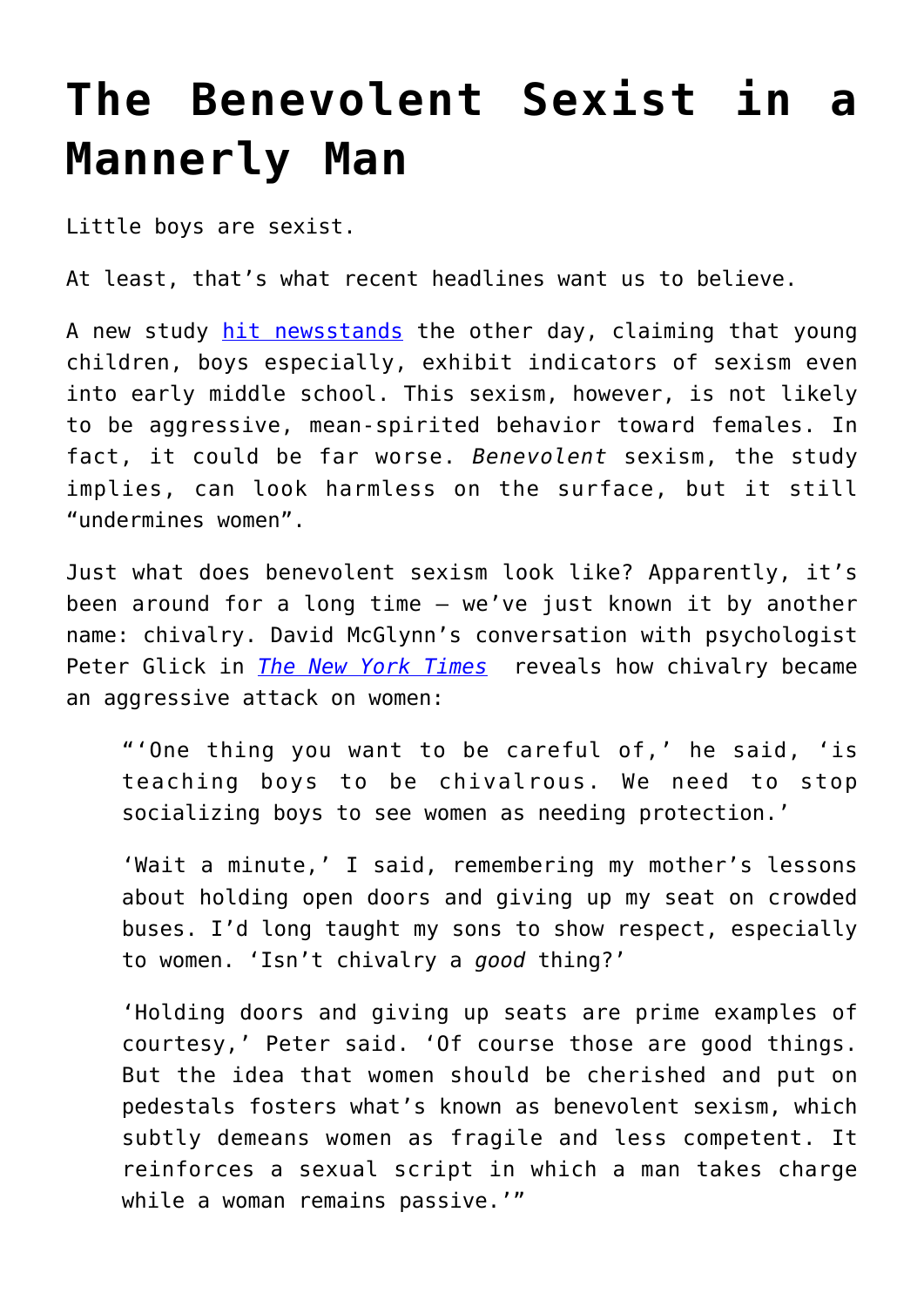Just how did researchers discover that little boys exhibit tendencies of benevolent sexism? They read them the [following](https://www.researchgate.net/publication/340105140_Wonderful_but_Weak_Children) [statements,](https://www.researchgate.net/publication/340105140_Wonderful_but_Weak_Children) which many little boys agreed with:

- 1. Men need to protect women from danger.
- 2. Women should be rescued before men when there is an emergency like a fire.
- 3. Men are only truly happy when they marry the love of their life.
- 4. Good women should be rewarded and given nice things by their husbands.
- 5. Fathers should work as hard as they can to take care of their families.

Funny. Along with holding a door or giving up a seat, this list largely indicates that little boys are thinking about women in a kind, mannerly way, genuinely desiring to treat them well. Maybe I'm weird, but I have trouble figuring out what female would not want to be treated kindly by men – young or old – who are looking out for her welfare.

Why is such behavior frowned upon?

Perhaps it has something to do with the spirit in which it is received. According to Christopher Lasch in *[The Culture of](https://www.amazon.com/gp/product/0393356175/ref=as_li_qf_asin_il_tl?ie=UTF8&tag=intelltakeo0d-20&creative=9325&linkCode=as2&creativeASIN=0393356175&linkId=7d49e306a3daae7b42908e5f258f3869) [Narcissism](https://www.amazon.com/gp/product/0393356175/ref=as_li_qf_asin_il_tl?ie=UTF8&tag=intelltakeo0d-20&creative=9325&linkCode=as2&creativeASIN=0393356175&linkId=7d49e306a3daae7b42908e5f258f3869)*, close contact with feminist thinking may lead women to reject the natural, kind behavior of men, causing cognitive dissonance when it comes to finding a marriage partner:

"On the one hand, feminism aspires to change the relations between men and women so that women will no longer be forced into the role of 'victim and shrew,' in the words of Simone de Beauvoir. On the other hand, it often makes women more shrewish than ever in their daily encounters with men. This contradiction remains unavoidable so long as feminism insists that men oppress women and that this oppression is intolerable, at the same time urging women